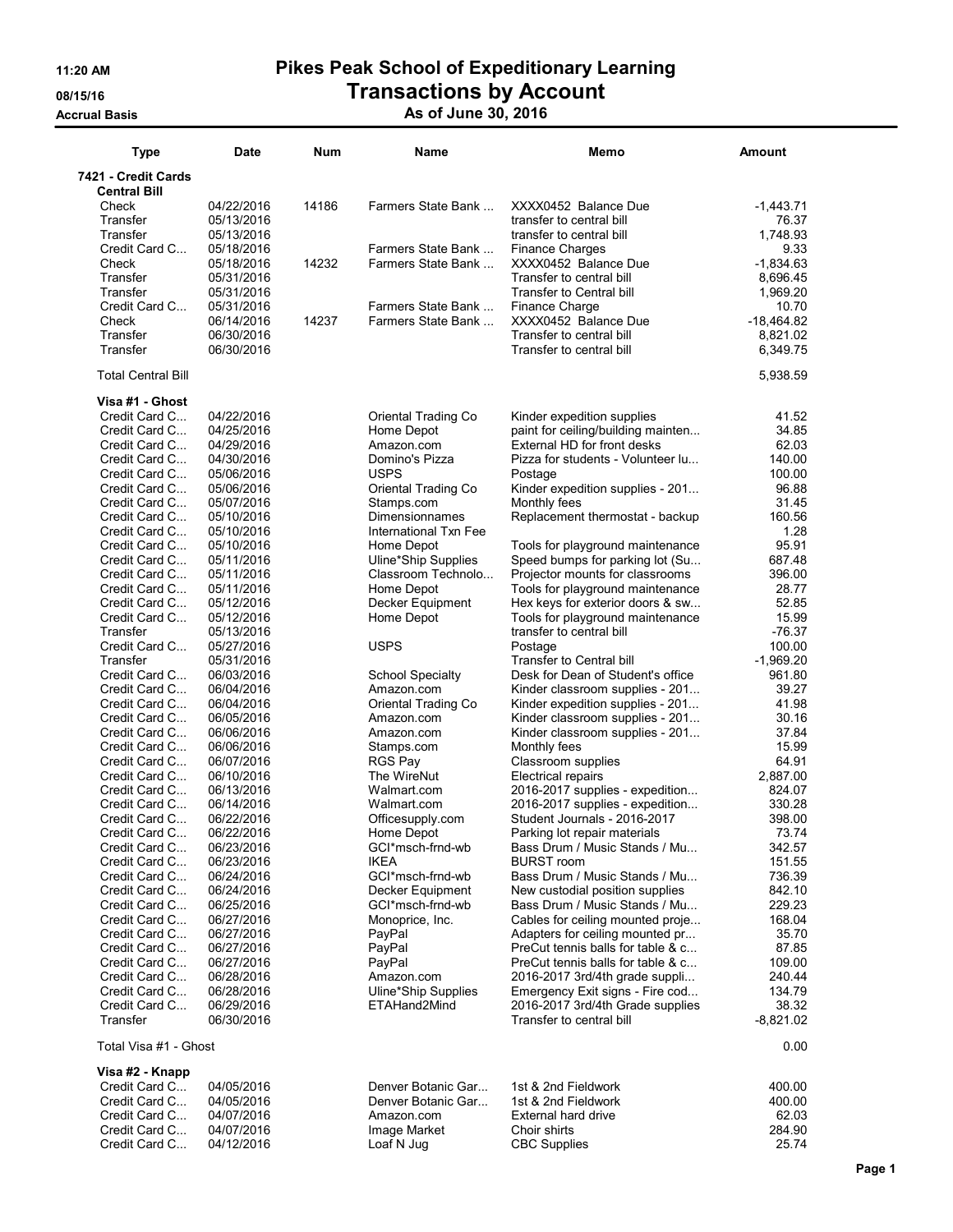## 11:20 AM Pikes Peak School of Expeditionary Learning 08/15/16 COUNTERT DESCRIPTION OF TRANSACTIONS BY ACCOUNT Accrual Basis **Accrual Basis** As of June 30, 2016

| <b>Type</b>                    | <b>Date</b>              | <b>Num</b> | Name                                      | Memo                                                             | Amount              |
|--------------------------------|--------------------------|------------|-------------------------------------------|------------------------------------------------------------------|---------------------|
| Credit Card C                  | 04/15/2016               |            | Disc Golf Center                          | <b>PE Supplies</b>                                               | 139.90              |
| Credit Card C                  | 04/19/2016               |            | Loaf N Jug                                | <b>CBC Supplies</b>                                              | 18.22               |
| Credit Card C                  | 04/26/2016               |            | Kum & Go                                  | <b>CBC</b> Supplies                                              | 27.64               |
| Credit Card C                  | 04/26/2016               |            | Physical Education                        | <b>PE</b> Supplies                                               | 154.27              |
| Credit Card C                  | 04/27/2016               |            | Amazon.com                                | <b>MS Science Supplies</b>                                       | 17.00               |
| Credit Card C                  | 04/27/2016               |            | Amazon.com                                | <b>MS Science Supplies</b>                                       | 51.00               |
| Credit Card C                  | 04/28/2016               |            | King Soopers                              | Volunteer luncheon supplies                                      | 168.47              |
| Credit Card Cr                 | 04/29/2016               |            | Small Balance Write                       |                                                                  | $-0.24$             |
| Credit Card C                  | 04/29/2016               |            | HoneyBaked Ham C                          | Food for volunteer lunch                                         | 936.20              |
| Credit Card C                  | 05/04/2016               |            | Amazon.com                                | <b>Textbooks</b>                                                 | 72.70               |
| Credit Card C                  | 05/04/2016               |            | Amazon.com                                | Textbooks                                                        | 17.32               |
| Credit Card C                  | 05/04/2016               |            | Amazon.com                                | Textbooks                                                        | 50.12<br>190.39     |
| Credit Card C<br>Credit Card C | 05/04/2016<br>05/04/2016 |            | Printer's Studio<br>International Txn Fee | 3rd & 4th grade final product                                    | 1.52                |
| Credit Card C                  | 05/05/2016               |            | Amazon.com                                | Textbooks                                                        | 5.88                |
| Credit Card C                  | 05/06/2016               |            | Amazon.com                                | Textbooks                                                        | 32.38               |
| Credit Card C                  | 05/06/2016               |            | Amazon.com                                | Textbooks                                                        | 72.81               |
| Credit Card C                  | 05/06/2016               |            | Colorado League of                        | Staff Development - June, 2016                                   | 775.00              |
| Credit Card C                  | 05/07/2016               |            | Amazon.com                                | Textbooks                                                        | 23.52               |
| Credit Card C                  | 05/08/2016               |            | Towne Place Suites                        | Staff Development                                                | 229.75              |
| Credit Card C                  | 05/08/2016               |            | Towne Place Suites                        | <b>Staff Development</b>                                         | 172.75              |
| Credit Card C                  | 05/08/2016               |            | Towne Place Suites                        | <b>Staff Development</b>                                         | 181.31              |
| Credit Card C                  | 05/10/2016               |            | King Soopers                              | CBC Supplies - Exped fees                                        | 55.65               |
| Credit Card C                  | 05/10/2016               |            | Amazon.com                                | Projector mounts for classrooms                                  | 315.38              |
| Credit Card C                  | 05/10/2016               |            | Amazon.com                                | Projector mounts for classrooms                                  | 946.14              |
| Transfer                       | 05/13/2016               |            |                                           | transfer to central bill                                         | $-1,748.93$<br>6.74 |
| Credit Card C<br>Credit Card C | 05/13/2016<br>05/14/2016 |            | Loaf N Jug<br>Craigslist.com              | Supplies<br>Job ad                                               | 25.00               |
| Credit Card C                  | 05/18/2016               |            | Safeway                                   | Gift cards                                                       | 100.00              |
| Credit Card C                  | 05/23/2016               |            | Dollar Tree Stores, I                     | 8th Grade trip supplies                                          | 15.19               |
| Credit Card C                  | 05/23/2016               |            | Loaf N Jug                                | 8th Grade trip                                                   | 35.46               |
| Credit Card C                  | 05/23/2016               |            | Safeway                                   | 8th Grade trip supplies                                          | 644.28              |
| Credit Card C                  | 05/23/2016               |            | Casa Bonita                               | 8th grade trip                                                   | 327.27              |
| Credit Card C                  | 05/23/2016               |            | Reel Mountain Thea                        | 8th Grade trip - Entertainment                                   | 408.00              |
| Credit Card C                  | 05/24/2016               |            | Domino's Pizza                            | 8th grade trip                                                   | 264.78              |
| Credit Card C                  | 05/24/2016               |            | Estes Park Center -                       | 8th Grade trip                                                   | 200.00              |
| Credit Card C                  | 05/25/2016               |            | Estes Park Center -                       | 8th Grade trip                                                   | 1,696.47            |
| Credit Card C                  | 05/25/2016               |            | Safeway                                   | 8th Grade trip                                                   | 30.00               |
| Credit Card C                  | 05/25/2016               |            | Safeway                                   | 8th Grade trip - Fuel                                            | 34.98               |
| Credit Card C<br>Credit Card C | 05/25/2016<br>05/25/2016 |            | Safeway<br>Safeway                        | 8th Grade trip - Fuel<br>8th Grade trip - Fuel                   | 21.63<br>31.00      |
| Credit Card C                  | 05/25/2016               |            | Safeway                                   | 8th Grade trip - Fuel                                            | 41.08               |
| Credit Card C                  | 05/25/2016               |            | Cici's Pizza                              | 8th grade camping trip                                           | 425.41              |
| Credit Card C                  | 05/30/2016               |            | WALMART                                   | <b>PD Supplies</b>                                               | 310.58              |
| Transfer                       | 05/31/2016               |            |                                           | Transfer to central bill                                         | -8,696.45           |
| Credit Card Cr                 | 05/31/2016               |            | Small Balance Write                       |                                                                  | $-0.24$             |
| Credit Card C                  | 06/01/2016               |            | Loaf N Jug                                | Ice for PD                                                       | 2.59                |
| Credit Card C                  | 06/02/2016               |            | Amazon.com                                | Saxon Math Curriculum textbook                                   | 23.89               |
| Credit Card C                  | 06/02/2016               |            | Amazon.com                                | Saxon Math Curriculum textbook                                   | 20.02               |
| Credit Card C                  | 06/02/2016               |            | Amazon.com                                | Saxon Math Curriculum textbook                                   | 20.50               |
| Credit Card C                  | 06/02/2016               |            | Amazon.com                                | Saxon Math Curriculum textbook                                   | 26.34               |
| Credit Card C                  | 06/02/2016               |            | Amazon.com                                | Saxon Math Curriculum textbook                                   | 23.98<br>16.75      |
| Credit Card C<br>Credit Card C | 06/02/2016<br>06/02/2016 |            | Amazon.com<br>Amazon.com                  | Saxon Math Curriculum textbook<br>Saxon Math Curriculum textbook | 21.09               |
| Credit Card C                  | 06/02/2016               |            | Amazon.com                                | Saxon Math Curriculum textbook                                   | 17.74               |
| Credit Card C                  | 06/02/2016               |            | Amazon.com                                | Saxon Math Curriculum textbook                                   | 18.98               |
| Credit Card Cr                 | 06/02/2016               |            | Towne Place Suites                        | Staff Development - Credit Vouc                                  | $-229.75$           |
| Credit Card Cr                 | 06/02/2016               |            | Towne Place Suites                        | Staff Development - Credit Vouc                                  | $-181.31$           |
| Credit Card C                  | 06/03/2016               |            | Amazon.com                                | Saxon Math Curriculum textbook                                   | 28.99               |
| Credit Card C                  | 06/03/2016               |            | Amazon.com                                | Saxon Math Curriculum textbook                                   | 25.08               |
| Credit Card C                  | 06/06/2016               |            | Amazon.com                                | Saxon Math Curriculum textbook                                   | 42.99               |
| Credit Card C                  | 06/06/2016               |            | Amazon.com                                | Saxon Math Curriculum textbook                                   | 46.89               |
| Credit Card C                  | 06/06/2016               |            | Amazon.com                                | Saxon Math Curriculum textbook                                   | 50.90               |
| Credit Card C                  | 06/06/2016               |            | Amazon.com                                | Saxon Math Curriculum textbook                                   | 41.94               |
| Credit Card C<br>Credit Card C | 06/06/2016<br>06/06/2016 |            | Amazon.com                                | Saxon Math Curriculum textbook<br>Saxon Math Curriculum textbook | 39.99<br>39.95      |
| Credit Card C                  | 06/06/2016               |            | Amazon.com<br>Amazon.com                  | Saxon Math Curriculum textbook                                   | 39.90               |
| Credit Card C                  | 06/06/2016               |            | Amazon.com                                | Saxon Math Curriculum textbook                                   | 30.94               |
|                                |                          |            |                                           |                                                                  |                     |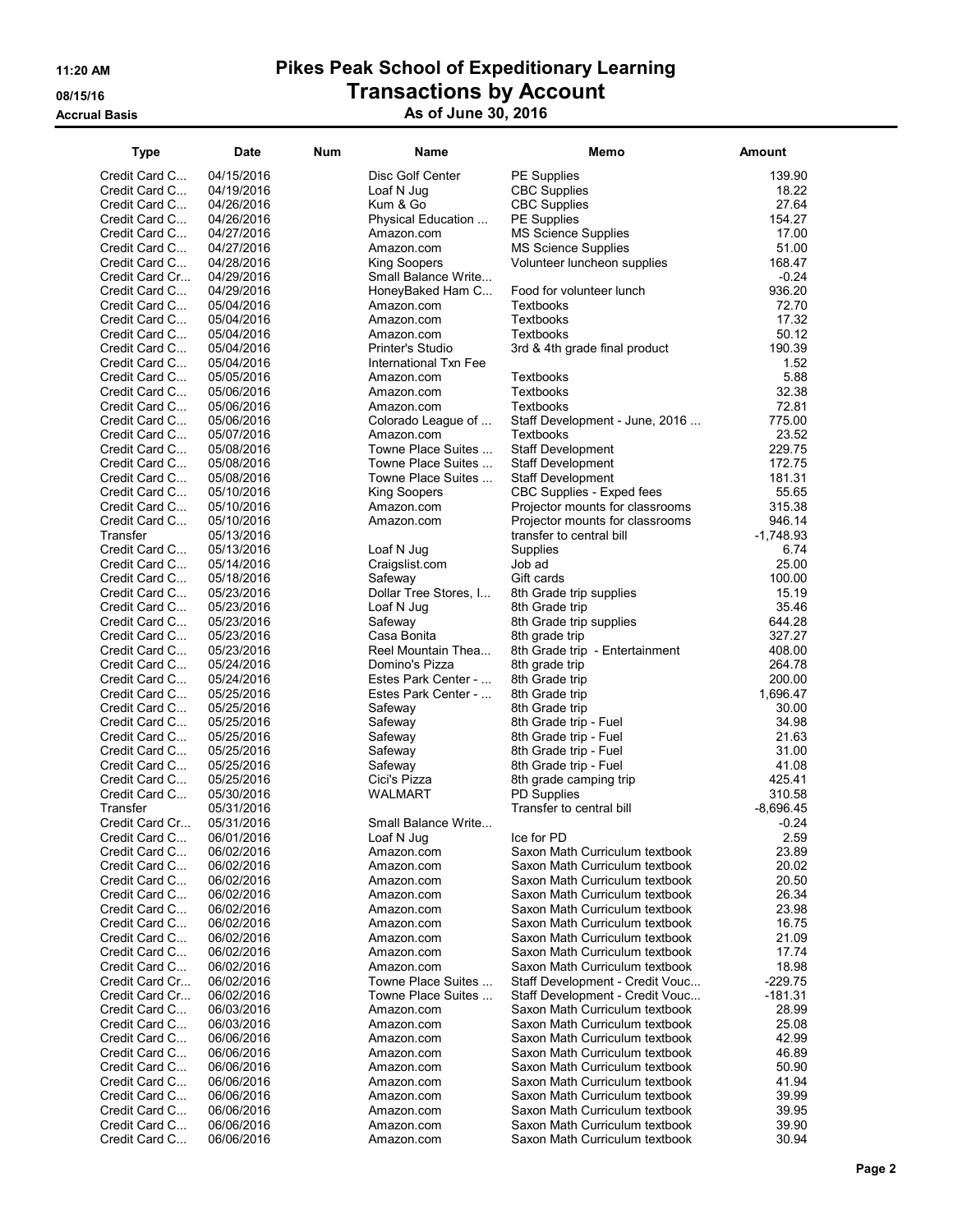**Accrual Basis** 

# 11:20 AM Pikes Peak School of Expeditionary Learning **OB/15/16** OB/15/16 **Transactions by Account**

| As of June 30, 2016 |  |  |  |
|---------------------|--|--|--|
|---------------------|--|--|--|

| <b>Type</b>               | <b>Date</b> | <b>Num</b> | Name               | Memo                              | Amount      |
|---------------------------|-------------|------------|--------------------|-----------------------------------|-------------|
| Credit Card C             | 06/06/2016  |            | Amazon.com         | Saxon Math Curriculum textbook    | 27.99       |
| Credit Card C             | 06/06/2016  |            | Amazon.com         | Saxon Math Curriculum textbook    | 26.55       |
| Credit Card C             | 06/06/2016  |            | Amazon.com         | Saxon Math Curriculum textbook    | 24.36       |
| Credit Card C             | 06/06/2016  |            | Amazon.com         | Saxon Math Curriculum textbook    | 23.99       |
| Credit Card C             | 06/06/2016  |            | Amazon.com         | Saxon Math Curriculum textbook    | 24.36       |
| Credit Card C             | 06/06/2016  |            | Amazon.com         | Saxon Math Curriculum textbook    | 23.94       |
| Credit Card C             | 06/06/2016  |            | Amazon.com         | Saxon Math Curriculum textbook    | 20.51       |
| Credit Card C             | 06/07/2016  |            | Amazon.com         | Saxon Math Curriculum textbook    | 36.17       |
| Credit Card C             | 06/07/2016  |            | Apple Store        | New laptop/software for Principal | 334.44      |
| Credit Card C             | 06/07/2016  |            | Amazon.com         | Saxon Math Curriculum textbook    | 20.51       |
| Credit Card C             | 06/07/2016  |            | Amazon.com         | Saxon Math Curriculum textbook    | 25.45       |
| Credit Card C             | 06/08/2016  |            | APL*Apple Online S | New computer - Principal/Dean     | 349.00      |
| Credit Card C             | 06/08/2016  |            | APL*Apple Online S | New computer - Principal/Dean     | 3,462.92    |
| Credit Card C             | 06/10/2016  |            | Towne Place Suites | <b>Staff Development</b>          | 246.71      |
| Credit Card C             | 06/10/2016  |            | Towne Place Suites | <b>Staff Development</b>          | 181.31      |
| Credit Card C             | 06/13/2016  |            | Amazon.com         | Saxon Math Curriculum textbook    | 25.99       |
| Credit Card C             | 06/13/2016  |            | Amazon.com         | Saxon Math Curriculum textbook    | 38.46       |
| Credit Card C             | 06/14/2016  |            | Amazon.com         | Saxon Math Curriculum textbook    | 28.98       |
| Credit Card C             | 06/15/2016  |            | Amazon.com         | Saxon Math Curriculum textbook    | 25.99       |
| Credit Card C             | 06/15/2016  |            | Amazon.com         | Saxon Math Curriculum textbook    | 29.73       |
| Credit Card C             | 06/15/2016  |            | Amazon.com         | Saxon Math Curriculum textbook    | 25.07       |
| Credit Card C             | 06/16/2016  |            | Amazon.com         | Saxon Math Curriculum textbook    | 38.46       |
| Credit Card C             | 06/16/2016  |            | Amazon.com         | Saxon Math Curriculum textbook    | 23.93       |
| Credit Card C             | 06/17/2016  |            | Amazon.com         | Saxon Math Curriculum textbook    | 23.96       |
| Credit Card C             | 06/17/2016  |            | Amazon.com         | Saxon Math Curriculum textbook    | 28.94       |
| Credit Card C             | 06/17/2016  |            | Amazon.com         | Saxon Math Curriculum textbook    | 33.83       |
| Credit Card C             | 06/17/2016  |            | Amazon.com         | Saxon Math Curriculum textbook    | 33.81       |
| Credit Card C             | 06/17/2016  |            | Amazon.com         | Saxon Math Curriculum textbook    | 28.88       |
| Credit Card C             | 06/17/2016  |            | Amazon.com         | Saxon Math Curriculum textbook    | 23.98       |
| Credit Card C             | 06/18/2016  |            | Amazon.com         | Saxon Math Curriculum textbook    | 22.99       |
| Credit Card C             | 06/20/2016  |            | Amazon.com         | Saxon Math Curriculum textbook    | 18.91       |
| Credit Card C             | 06/20/2016  |            | Amazon.com         | Saxon Math Curriculum textbook    | 27.98       |
| Credit Card C             | 06/22/2016  |            | Apple Store        | New laptop/software for Principal | 31.39       |
| Credit Card C             | 06/23/2016  |            | Amazon.com         | Saxon Math Curriculum textbook    | 177.67      |
| Credit Card C             | 06/27/2016  |            | Amazon.com         | Saxon Math Curriculum textbook    | 593.25      |
| Credit Card C             | 06/27/2016  |            | Amazon.com         | Saxon Math Curriculum textbook    | 71.19       |
| Transfer                  | 06/30/2016  |            |                    | Transfer to central bill          | $-6,349.75$ |
| Total Visa #2 - Knapp     |             |            |                    |                                   | 0.24        |
| Total 7421 - Credit Cards |             |            |                    |                                   | 5.938.83    |

 $\sf{TOTAL}$  5,938.83  $\sf{5,938.83}$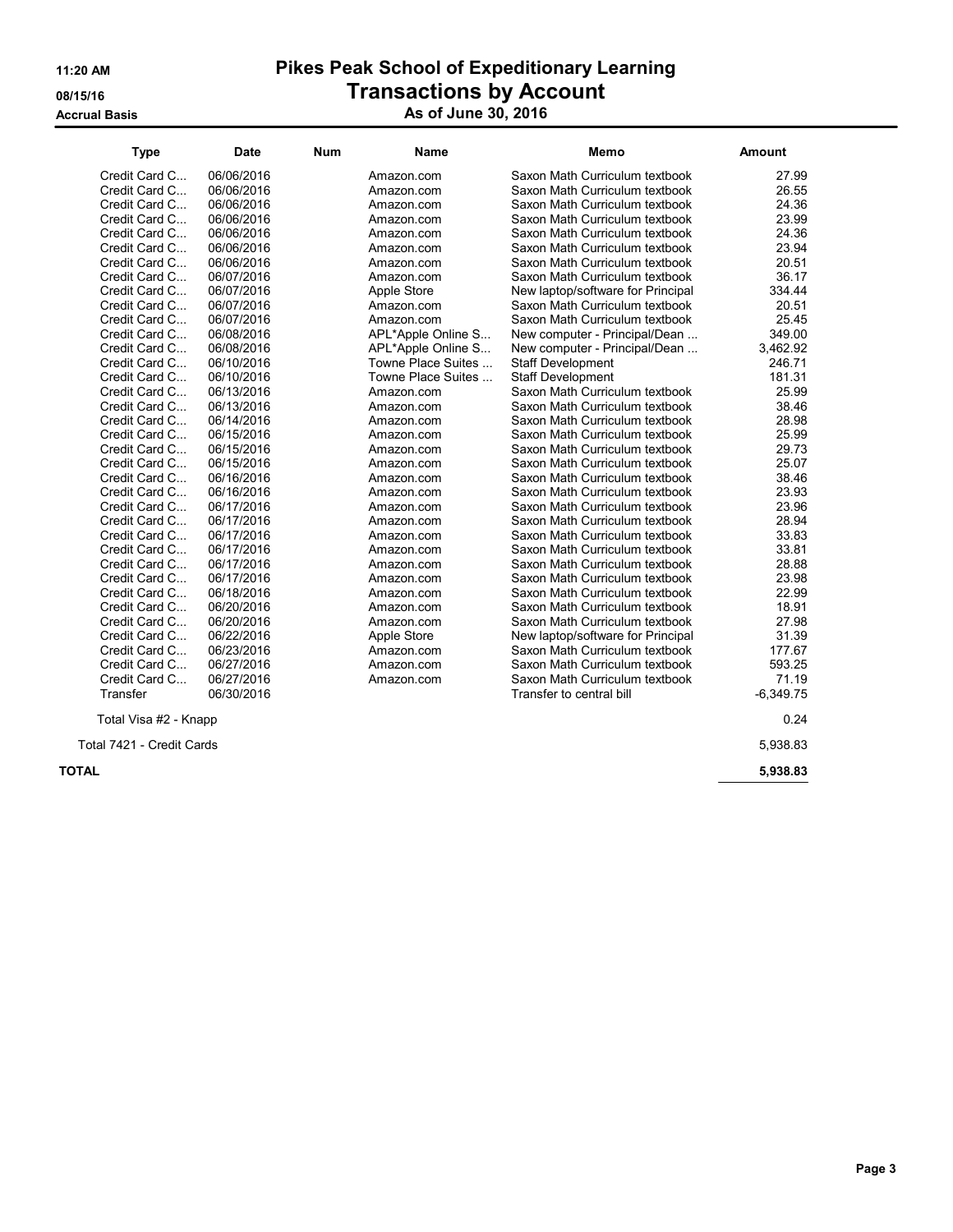## 11:20 AM Pikes Peak School of Expeditionary Learning 08/15/16 **Transactions by Account** Accrual Basis Associated Associates Associates Associates Associates Associates Associates Associates Associat

| <b>Balance</b>       |  |  |
|----------------------|--|--|
| 1,443.47             |  |  |
| 1,443.71             |  |  |
| 0.00                 |  |  |
| 76.37                |  |  |
| 1,825.30             |  |  |
| 1,834.63             |  |  |
| 0.00<br>8,696.45     |  |  |
| 10,665.65            |  |  |
| 10,676.35            |  |  |
| $-7,788.47$          |  |  |
| 1,032.55             |  |  |
| 7,382.30             |  |  |
| 7,382.30             |  |  |
|                      |  |  |
| $0.00\,$             |  |  |
| 41.52<br>76.37       |  |  |
| 138.40               |  |  |
| 278.40               |  |  |
| 378.40               |  |  |
| 475.28               |  |  |
| 506.73               |  |  |
| 667.29               |  |  |
| 668.57               |  |  |
| 764.48<br>1,451.96   |  |  |
| 1,847.96             |  |  |
| 1,876.73             |  |  |
| 1,929.58             |  |  |
| 1,945.57             |  |  |
| 1,869.20             |  |  |
| 1,969.20             |  |  |
| $0.00\,$<br>961.80   |  |  |
| 1,001.07             |  |  |
| 1,043.05             |  |  |
| 1,073.21             |  |  |
| 1,111.05             |  |  |
| 1,127.04             |  |  |
| 1,191.95             |  |  |
| 4,078.95<br>4,903.02 |  |  |
| 5,233.30             |  |  |
| 5,631.30             |  |  |
| 5,705.04             |  |  |
| 6,047.61             |  |  |
| 6,199.16             |  |  |
| 6,935.55<br>7,777.65 |  |  |
| 8,006.88             |  |  |
| 8,174.92             |  |  |
| 8,210.62             |  |  |
| 8,298.47             |  |  |
| 8,407.47             |  |  |
| 8,647.91             |  |  |
| 8,782.70<br>8,821.02 |  |  |
| $0.00\,$             |  |  |
| $0.00\,$             |  |  |
|                      |  |  |
| $-0.24$<br>399.76    |  |  |
| 799.76               |  |  |
| 861.79               |  |  |
| 1,146.69             |  |  |
| 1,172.43             |  |  |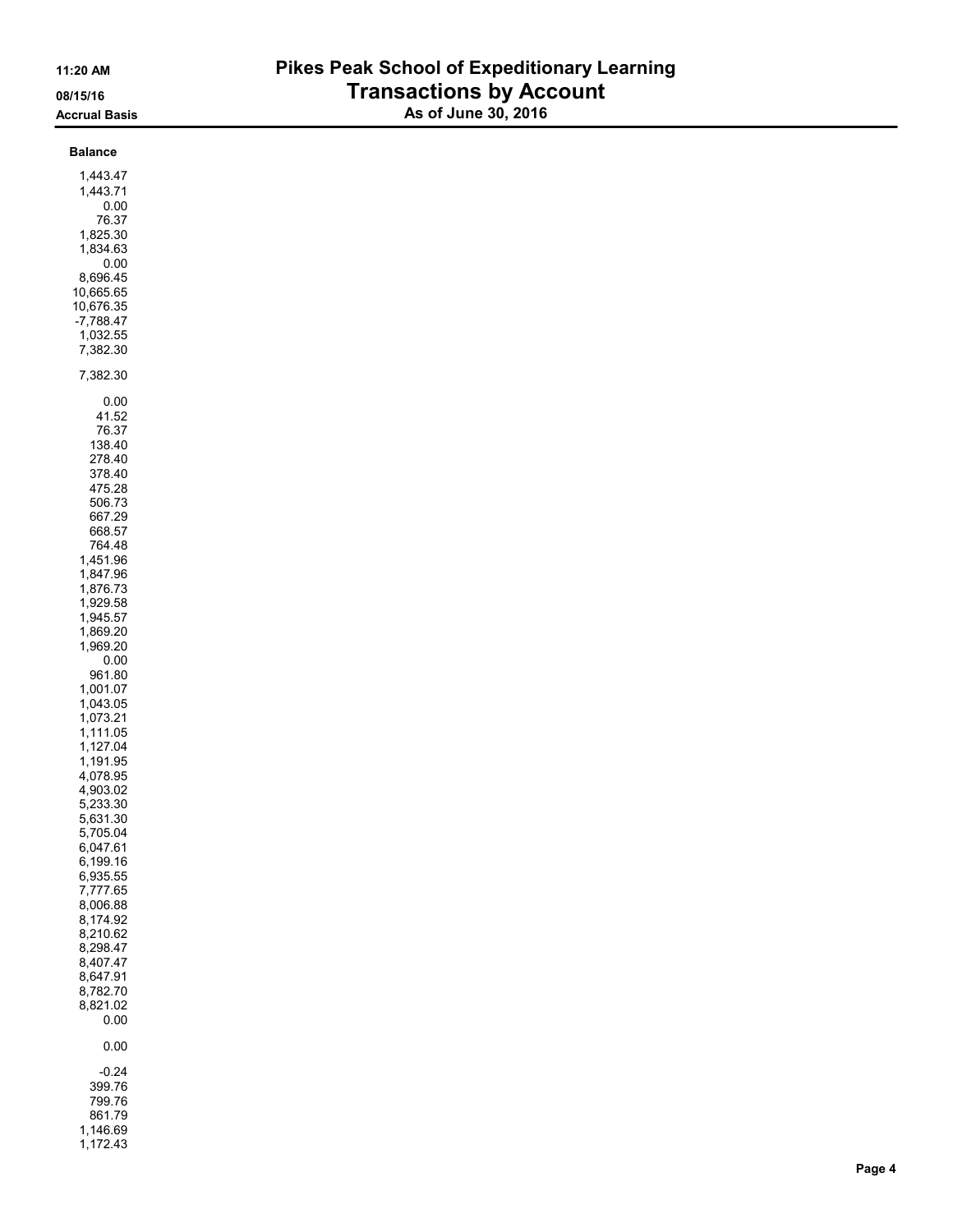## 11:20 AM Pikes Peak School of Expeditionary Learning 08/15/16 **Transactions by Account** Accrual Basis **As of June 30, 2016**

| Balance  |  |
|----------|--|
| 1,312.33 |  |

1,330.55

168.15